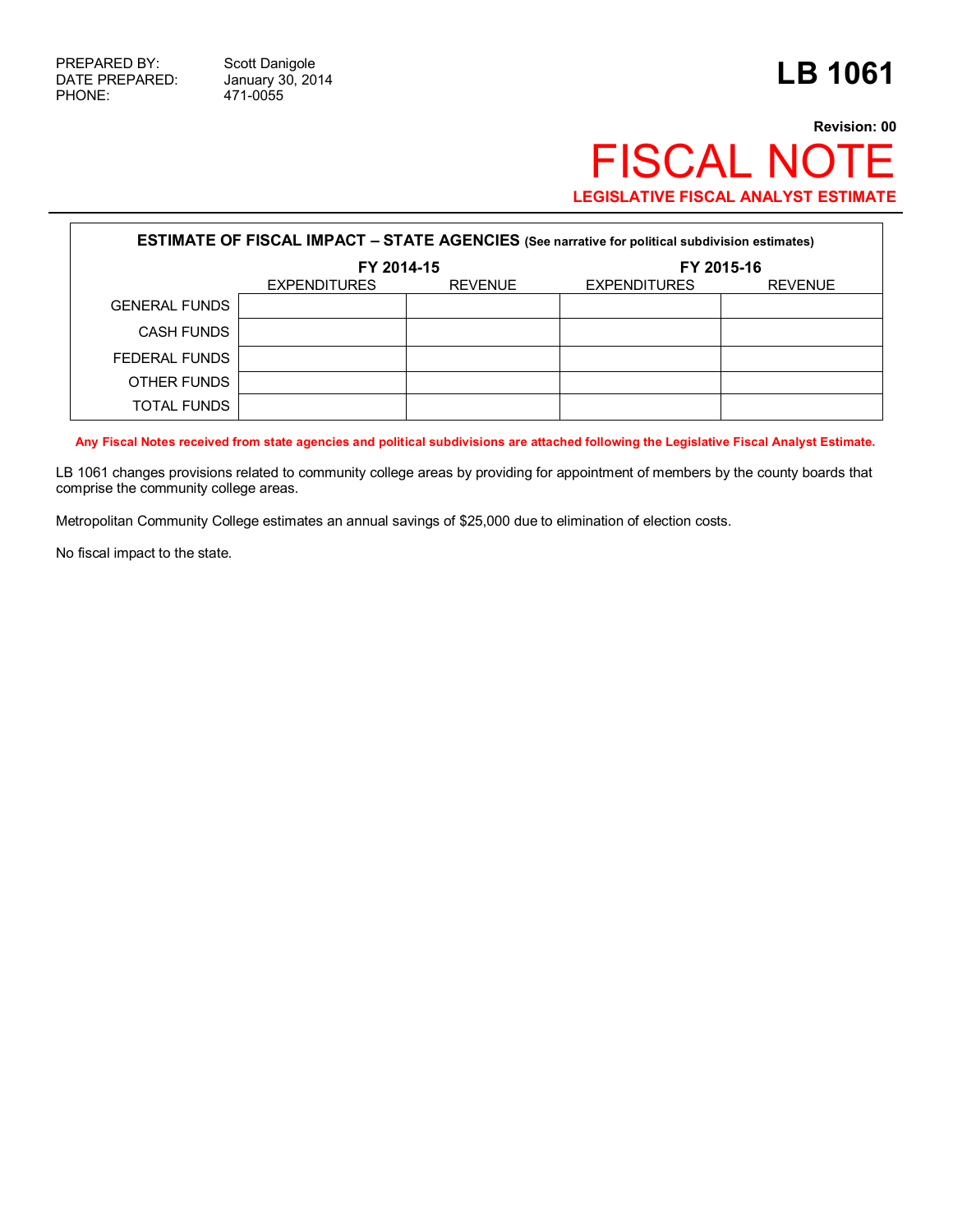**Operating**…………………………...………. **Travel**……………………………………….. **Capital outlay**…………………...………….. **Aid**…………………………………………... **Capital improvements**……………………...  **TOTAL**……………………………….....

| 1061<br>LB <sup>(1)</sup>                                         |                            |                                                  | <b>FISCAL NOTE</b>  |  |  |  |  |
|-------------------------------------------------------------------|----------------------------|--------------------------------------------------|---------------------|--|--|--|--|
| State Agency OR Political Subdivision Name: (2)                   |                            | Nebraska Accountability & Disclosure Commission  |                     |  |  |  |  |
| Prepared by: (3)<br><b>Frank Daley</b>                            | Date Prepared: (4) 1/23/14 | <b>Phone:</b> (5)                                | 402-471-2522        |  |  |  |  |
| <b>ESTIMATE PROVIDED BY STATE AGENCY OR POLITICAL SUBDIVISION</b> |                            |                                                  |                     |  |  |  |  |
| FY 2014-15                                                        |                            | FY 2015-16                                       |                     |  |  |  |  |
| <b>EXPENDITURES</b>                                               | <b>REVENUE</b>             | <b>EXPENDITURES</b>                              | <b>REVENUE</b>      |  |  |  |  |
| <b>GENERAL FUNDS</b>                                              |                            |                                                  |                     |  |  |  |  |
| <b>CASH FUNDS</b>                                                 |                            |                                                  |                     |  |  |  |  |
| <b>FEDERAL FUNDS</b>                                              |                            |                                                  |                     |  |  |  |  |
| <b>OTHER FUNDS</b>                                                |                            |                                                  |                     |  |  |  |  |
| <b>TOTAL FUNDS</b>                                                |                            |                                                  |                     |  |  |  |  |
| <b>Explanation of Estimate:</b>                                   |                            |                                                  |                     |  |  |  |  |
| No fiscal impact                                                  |                            |                                                  |                     |  |  |  |  |
|                                                                   |                            |                                                  |                     |  |  |  |  |
|                                                                   |                            | <b>BREAKDOWN BY MAJOR OBJECTS OF EXPENDITURE</b> |                     |  |  |  |  |
| <b>Personal Services:</b>                                         |                            |                                                  |                     |  |  |  |  |
|                                                                   | <b>NUMBER OF POSITIONS</b> | $2014 - 15$                                      | 2015-16             |  |  |  |  |
| POSITION TITLE                                                    | $14 - 15$<br>$15 - 16$     | <b>EXPENDITURES</b>                              | <b>EXPENDITURES</b> |  |  |  |  |
|                                                                   |                            |                                                  |                     |  |  |  |  |
|                                                                   |                            |                                                  |                     |  |  |  |  |

| Ш<br>, |  |
|--------|--|
|        |  |

 $\mathcal{L}_{\mathcal{L}}$ 

 $\mathcal{L}_{\text{max}}$  , where  $\mathcal{L}_{\text{max}}$ 

 $\overline{\phantom{a}}$  $\mathcal{L}_{\mathcal{L}}$ 

 $\overline{\phantom{a}}$ 

the contract of the contract of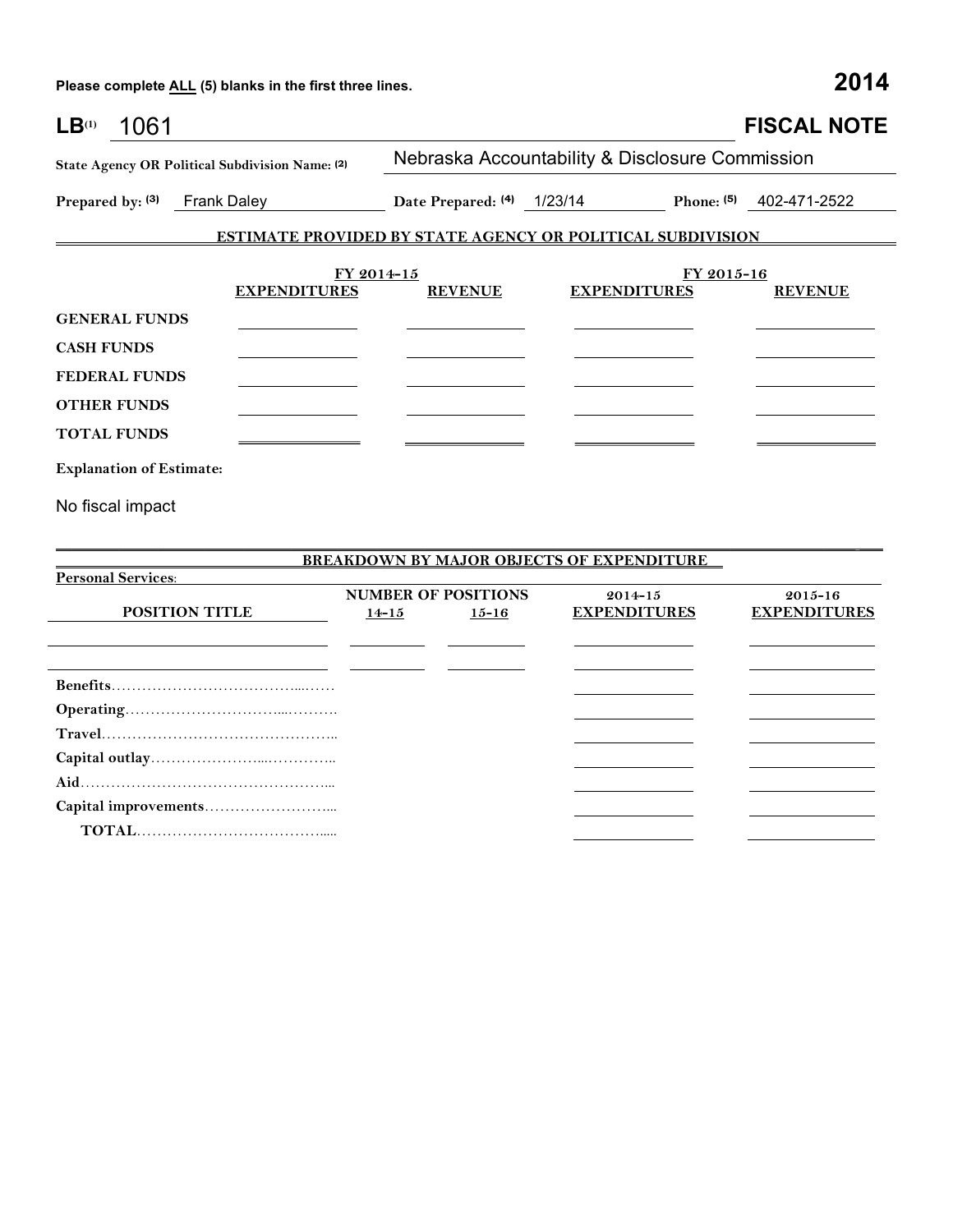## **LB(1)** 1061 **FISCAL NOTE**

| State Agency OR Political Subdivision Name: (2) |                                                            | Nebraska Community College Association |                                          |  |  |  |
|-------------------------------------------------|------------------------------------------------------------|----------------------------------------|------------------------------------------|--|--|--|
| Prepared by: (3)                                | Dennis G. Baack                                            | Date Prepared:<br>(4)                  | January 28, 2014 Phone: (5) 402-471-4685 |  |  |  |
|                                                 | ESTIMATE PROVIDED RY STATE AGENCY OR POLITICAL SURDIVISION |                                        |                                          |  |  |  |

|                      | ESTIMATE PROVIDED BY STATE AGENCY OR POLITICAL SUBDIVISION |                |                     |                |  |  |
|----------------------|------------------------------------------------------------|----------------|---------------------|----------------|--|--|
|                      | FY 2013-14                                                 |                | FY 2014-15          |                |  |  |
|                      | <b>EXPENDITURES</b>                                        | <b>REVENUE</b> | <b>EXPENDITURES</b> | <b>REVENUE</b> |  |  |
| <b>GENERAL FUNDS</b> |                                                            |                |                     |                |  |  |
| <b>CASH FUNDS</b>    |                                                            |                |                     |                |  |  |
| <b>FEDERAL FUNDS</b> |                                                            |                |                     |                |  |  |
| <b>OTHER FUNDS</b>   |                                                            |                |                     |                |  |  |
| <b>TOTAL FUNDS</b>   |                                                            |                |                     |                |  |  |

**Return by date specified or 72 hours prior to public hearing, whichever is earlier. Explanation of Estimate:**

## **No Fiscal Impact**

|                           |           | <b>MAJOR OBJECTS OF EXPENDITURE</b> |                     |                     |
|---------------------------|-----------|-------------------------------------|---------------------|---------------------|
| <b>Personal Services:</b> |           |                                     |                     |                     |
|                           |           | <b>NUMBER OF POSITIONS</b>          | 2013-14             | $2014 - 15$         |
| <b>POSITION TITLE</b>     | $13 - 14$ | $14 - 15$                           | <b>EXPENDITURES</b> | <b>EXPENDITURES</b> |
|                           |           |                                     |                     |                     |
|                           |           |                                     |                     |                     |
|                           |           |                                     |                     |                     |
|                           |           |                                     |                     |                     |
|                           |           |                                     |                     |                     |
|                           |           |                                     |                     |                     |
|                           |           |                                     |                     |                     |
|                           |           |                                     |                     |                     |
|                           |           |                                     |                     |                     |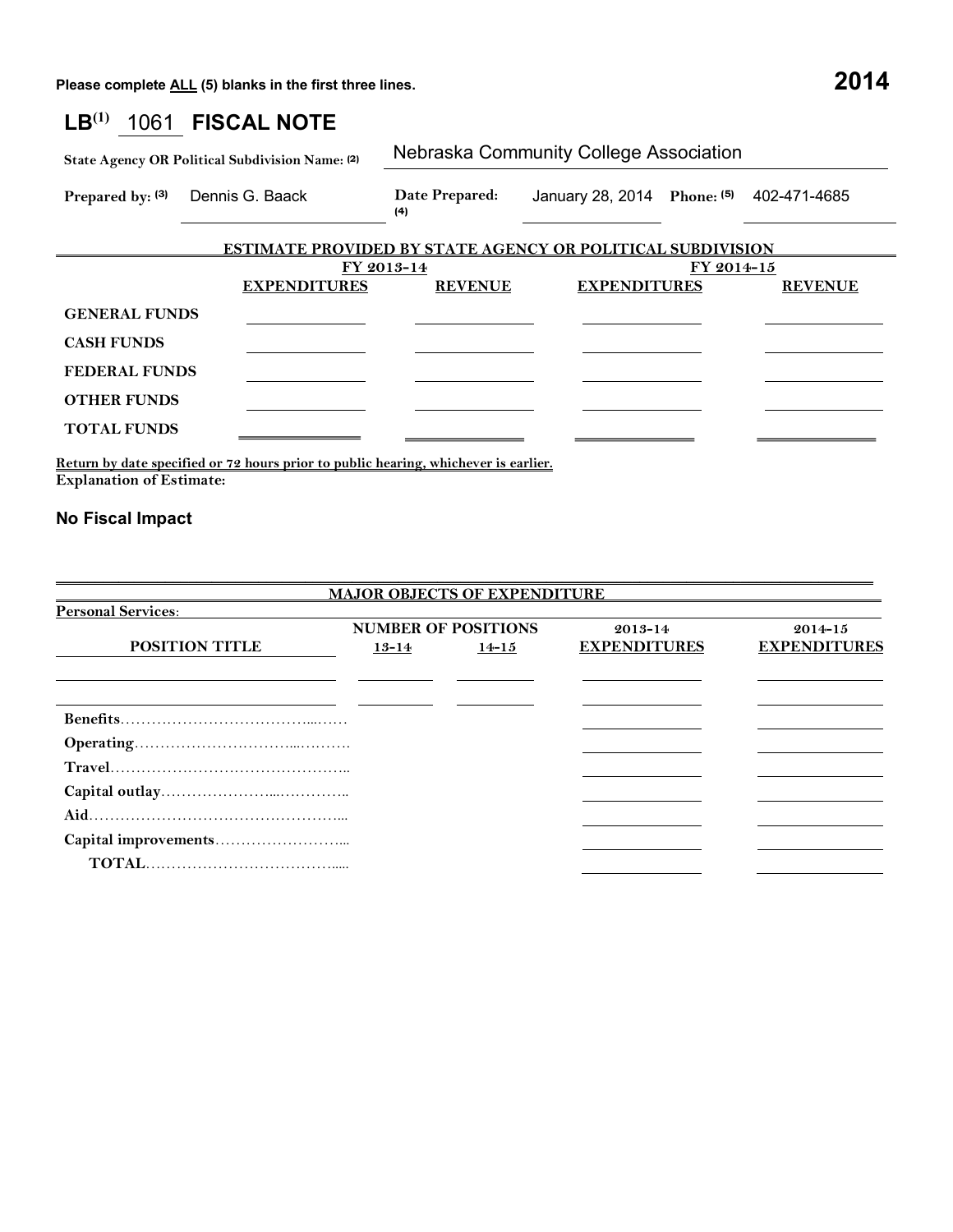| LB <sup>(1)</sup><br>1061                       |                     |                |                                                                   |            | <b>FISCAL NOTE</b> |
|-------------------------------------------------|---------------------|----------------|-------------------------------------------------------------------|------------|--------------------|
| State Agency OR Political Subdivision Name: (2) |                     |                | <b>Metropolitan Community College</b>                             |            |                    |
| Prepared by: (3)<br>David Koebel                |                     |                | Date Prepared: (4) 1/29/2014<br>Phone: $(5)$                      |            | 402-457-2391       |
|                                                 |                     |                | <b>ESTIMATE PROVIDED BY STATE AGENCY OR POLITICAL SUBDIVISION</b> |            |                    |
|                                                 |                     | FY 2014-15     |                                                                   | FY 2015-16 |                    |
|                                                 | <b>EXPENDITURES</b> | <b>REVENUE</b> | <b>EXPENDITURES</b>                                               |            | <b>REVENUE</b>     |
| <b>GENERAL FUNDS</b>                            | 25,000              |                | 25,000                                                            |            |                    |
| <b>CASH FUNDS</b>                               |                     |                |                                                                   |            |                    |
| <b>FEDERAL FUNDS</b>                            |                     |                |                                                                   |            |                    |
| <b>OTHER FUNDS</b>                              |                     |                |                                                                   |            |                    |
| <b>TOTAL FUNDS</b>                              | 25,000              |                | 25,000                                                            |            |                    |

**Explanation of Estimate:**

The \$25,000 would be the annual savings from elimination of our election costs. One fiscal year would be for the primary election and the next fiscal year would be for the general election costs.

| <b>BREAKDOWN BY MAJOR OBJECTS OF EXPENDITURE</b> |           |                            |                     |                     |  |  |  |
|--------------------------------------------------|-----------|----------------------------|---------------------|---------------------|--|--|--|
| <b>Personal Services:</b>                        |           |                            |                     |                     |  |  |  |
|                                                  |           | <b>NUMBER OF POSITIONS</b> | $2014 - 15$         | $2015 - 16$         |  |  |  |
| <b>POSITION TITLE</b>                            | $14 - 15$ | $15 - 16$                  | <b>EXPENDITURES</b> | <b>EXPENDITURES</b> |  |  |  |
|                                                  |           |                            |                     |                     |  |  |  |
|                                                  |           |                            |                     |                     |  |  |  |
|                                                  |           |                            |                     |                     |  |  |  |
|                                                  |           |                            |                     |                     |  |  |  |
|                                                  |           |                            | 25,000              | 25,000              |  |  |  |
|                                                  |           |                            |                     |                     |  |  |  |
|                                                  |           |                            |                     |                     |  |  |  |
|                                                  |           |                            |                     |                     |  |  |  |
|                                                  |           |                            |                     |                     |  |  |  |
|                                                  |           |                            | 25,000              | 25,000              |  |  |  |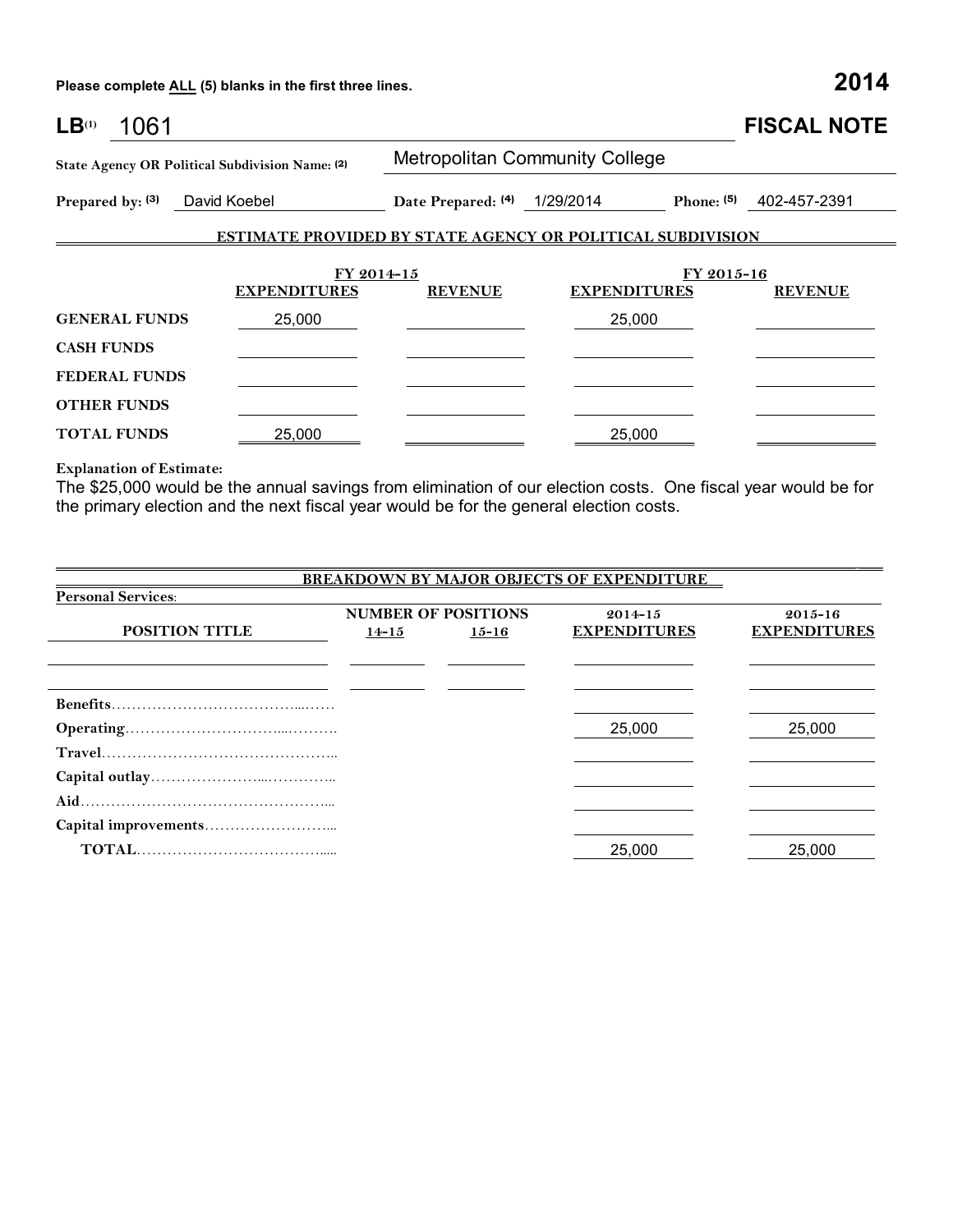|                                                                                |                    |            |            | <b>FISCAL NOTE</b>                                                                                       |  |  |
|--------------------------------------------------------------------------------|--------------------|------------|------------|----------------------------------------------------------------------------------------------------------|--|--|
| Nebraska Secretary of State<br>State Agency OR Political Subdivision Name: (2) |                    |            |            |                                                                                                          |  |  |
|                                                                                | Date Prepared: (4) |            |            | 402-471-2384                                                                                             |  |  |
|                                                                                |                    |            |            |                                                                                                          |  |  |
| <b>EXPENDITURES</b>                                                            | <b>REVENUE</b>     |            | FY 2015-16 | <b>REVENUE</b>                                                                                           |  |  |
|                                                                                |                    |            |            |                                                                                                          |  |  |
|                                                                                |                    |            |            |                                                                                                          |  |  |
|                                                                                |                    |            |            |                                                                                                          |  |  |
|                                                                                |                    |            |            |                                                                                                          |  |  |
|                                                                                |                    |            |            |                                                                                                          |  |  |
|                                                                                | Suzanne Hinzman    | FY 2014-15 | 1/29/2014  | Phone: $(5)$<br><b>ESTIMATE PROVIDED BY STATE AGENCY OR POLITICAL SUBDIVISION</b><br><b>EXPENDITURES</b> |  |  |

**Explanation of Estimate:**

This bill has no fiscal impact for the Secretary of State.

|                           |           |                            | <b>BREAKDOWN BY MAJOR OBJECTS OF EXPENDITURE</b> |                     |
|---------------------------|-----------|----------------------------|--------------------------------------------------|---------------------|
| <b>Personal Services:</b> |           |                            |                                                  |                     |
|                           |           | <b>NUMBER OF POSITIONS</b> | $2014 - 15$                                      | $2015 - 16$         |
| POSITION TITLE            | $14 - 15$ | $15 - 16$                  | <b>EXPENDITURES</b>                              | <b>EXPENDITURES</b> |
|                           |           |                            |                                                  |                     |
|                           |           |                            |                                                  |                     |
|                           |           |                            |                                                  |                     |
|                           |           |                            |                                                  |                     |
|                           |           |                            |                                                  |                     |
|                           |           |                            |                                                  |                     |
|                           |           |                            |                                                  |                     |
|                           |           |                            |                                                  |                     |
|                           |           |                            |                                                  |                     |
|                           |           |                            |                                                  |                     |
|                           |           |                            |                                                  |                     |

\_\_\_\_\_\_\_\_\_\_\_\_\_\_\_\_\_\_\_\_\_\_\_\_\_\_\_\_\_\_\_\_\_\_\_\_\_\_\_\_\_\_\_\_\_\_\_\_\_\_\_\_\_\_\_\_\_\_\_\_\_\_\_\_\_\_\_\_\_\_\_\_\_\_\_\_\_\_\_\_\_\_\_\_\_\_\_\_\_\_\_\_\_\_\_\_\_\_\_\_\_\_ \_\_\_